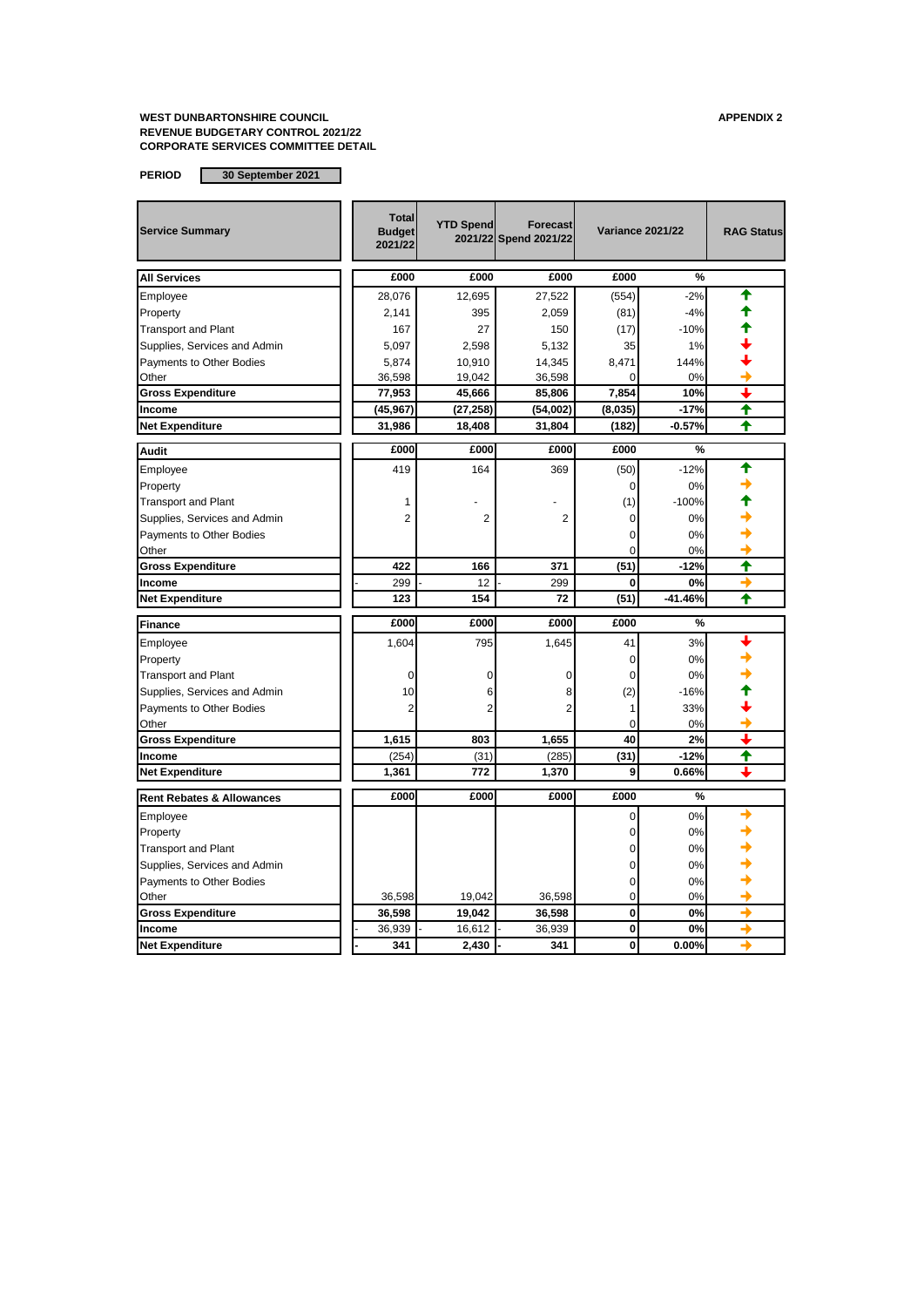| <b>Service Summary</b>                   | <b>Total</b><br><b>Budget</b><br>2021/22 | <b>YTD Spend</b> | <b>Forecast</b><br>2021/22 Spend 2021/22 | <b>Variance 2021/22</b> |          | <b>RAG Status</b> |
|------------------------------------------|------------------------------------------|------------------|------------------------------------------|-------------------------|----------|-------------------|
| <b>Revenues &amp; Benefits</b>           | £000                                     | £000             | £000                                     | £000                    | %        |                   |
| Employee                                 | 1,772                                    | 863              | 1,775                                    | 3                       | 0%       |                   |
| Property                                 | 0                                        | 0                | $\mathbf 0$                              | 0                       | 0%       |                   |
| <b>Transport and Plant</b>               | 2                                        | 0                | $\Omega$                                 | (2)                     | $-100%$  |                   |
| Supplies, Services and Admin             | 32                                       | 14               | 33                                       | 1                       | 3%       |                   |
| Payments to Other Bodies                 | 899                                      | 779              | 894                                      | (5)                     | $-1%$    |                   |
| Other                                    |                                          |                  |                                          | 0                       | 0%       |                   |
| <b>Gross Expenditure</b>                 | 2,705                                    | 1,656            | 2,702                                    | (3)                     | 0%       | ₳                 |
| Income                                   | (670)                                    | (195)            | (635)                                    | 35                      | 5%       | ı                 |
| <b>Net Expenditure</b>                   | 2.035                                    | 1,461            | 2.067                                    | 32                      | 1.57%    | ┻                 |
| <b>Finance Service Centre</b>            | £000                                     | £000             | £000                                     | £000                    | %        |                   |
| Employee                                 | 253                                      | 115              | 254                                      | 1                       | 0%       |                   |
| Property                                 | 0                                        | 0                | $\mathbf 0$                              | 0                       | 0%       |                   |
| <b>Transport and Plant</b>               | 0                                        | 0                | $\mathbf 0$                              | 0                       | 0%       |                   |
| Supplies, Services and Admin             | 45                                       | 10               | 45                                       | 0                       | 0%       |                   |
| Payments to Other Bodies                 |                                          |                  |                                          | 0                       | 0%       |                   |
| Other                                    |                                          |                  |                                          | 0                       | 0%       |                   |
| <b>Gross Expenditure</b>                 | 298                                      | 125              | 299                                      | 1                       | 0%       | ┹                 |
| Income                                   | 0                                        | 0                | $\mathbf 0$                              | 0                       | 0%       | →                 |
| <b>Net Expenditure</b>                   | 298                                      | 125              | 299                                      | 1                       | 0.34%    |                   |
| <b>Cost of Collection of Rates</b>       | £000                                     | £000             | E000                                     | £000                    | %        |                   |
| Employee                                 |                                          |                  |                                          | 0                       | 0%       |                   |
| Property                                 |                                          |                  |                                          | 0                       | 0%       |                   |
| <b>Transport and Plant</b>               |                                          |                  |                                          | 0                       | 0%       |                   |
| Supplies, Services and Admin             |                                          |                  | 5                                        |                         | 25%      |                   |
| Payments to Other Bodies                 | 100                                      | 7,217            | 8,585                                    | 8,485                   | 8485%    |                   |
| Other                                    |                                          |                  |                                          | $\Omega$                | 0%       |                   |
| <b>Gross Expenditure</b>                 | 104                                      | 7,218            | 8,590                                    | 8,486                   | 8160%    |                   |
| Income                                   | (85)                                     | (8,534)          | (8, 569)                                 | (8, 484)                | -9981%   | ♠                 |
| <b>Net Expenditure</b>                   | 19                                       | 1,316            | 21                                       | 2                       | 10.53%   | ┻                 |
| <b>Cost of Collection of Council Tax</b> | £000                                     | £000             | £000                                     | £000                    | %        |                   |
| Employee                                 |                                          |                  |                                          |                         | 0%       |                   |
| Property                                 |                                          |                  |                                          |                         | 0%       |                   |
| <b>Transport and Plant</b>               |                                          |                  |                                          |                         | 0%       |                   |
| Supplies, Services and Admin             | 69                                       | 17               | 69                                       | 0                       | 0%       |                   |
| Payments to Other Bodies                 | 33                                       | 14               | 33                                       | 0                       | 0%       |                   |
| Other                                    |                                          |                  |                                          |                         | 0%       |                   |
| <b>Gross Expenditure</b>                 | 102                                      | 31               | 102                                      | $\bf{0}$                | 0%       | $\rightarrow$     |
| Income                                   | (892)                                    | (179)            | (858)                                    | 34                      | 4%       |                   |
| <b>Net Expenditure</b>                   | 790                                      | 148              | 756                                      | 34                      | $-4.30%$ |                   |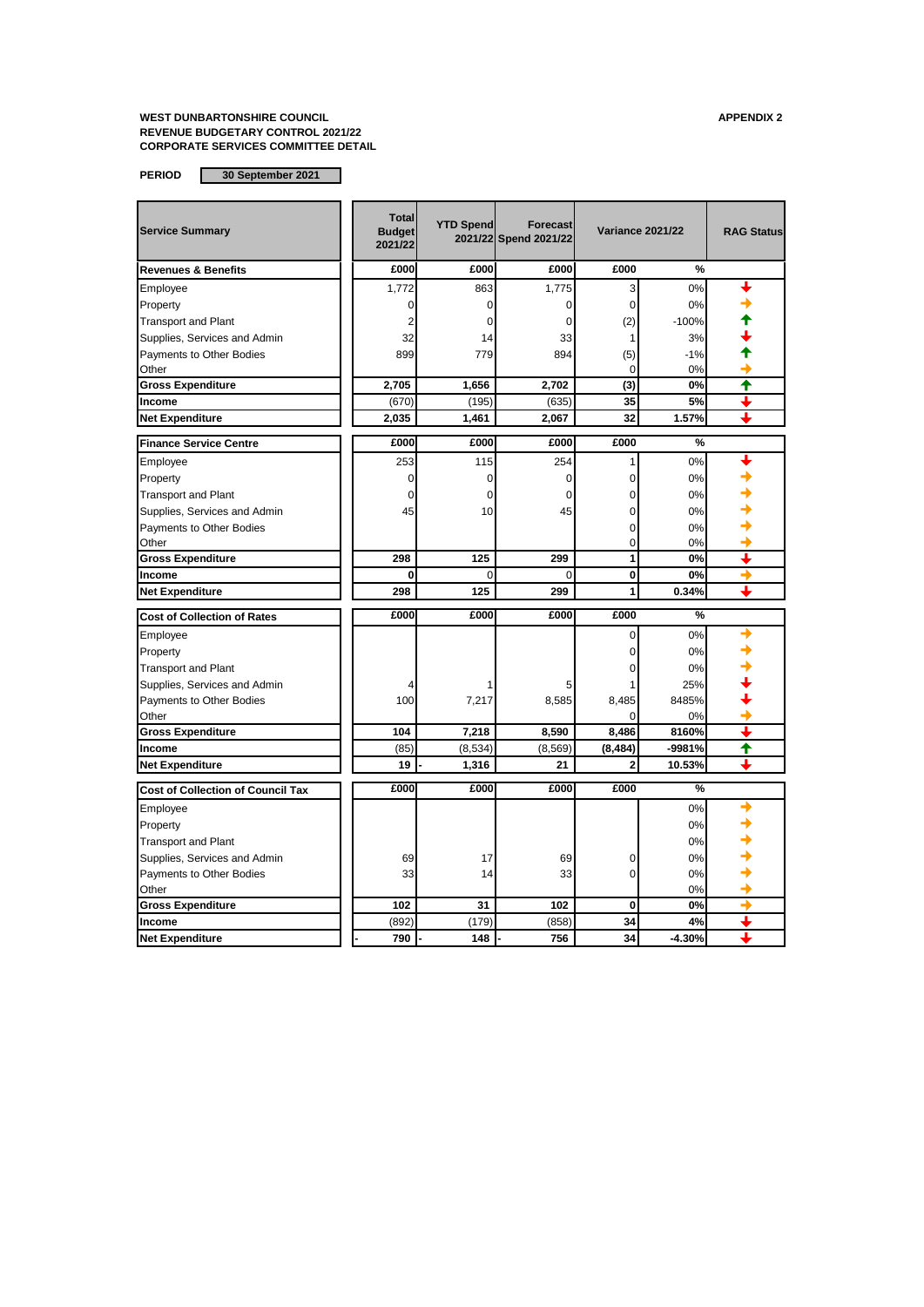| <b>Service Summary</b>                     | <b>Total</b><br><b>Budget</b><br>2021/22 | <b>YTD Spend</b> | <b>Forecast</b><br>2021/22 Spend 2021/22 | <b>Variance 2021/22</b> |          | <b>RAG Status</b>    |
|--------------------------------------------|------------------------------------------|------------------|------------------------------------------|-------------------------|----------|----------------------|
| Procurement                                | £000                                     | £000             | £000                                     | £000                    | %        |                      |
| Employee                                   | 934                                      | 398              | 894                                      | (40)                    | $-4%$    |                      |
| Property                                   | 0                                        | 0                | 0                                        | 0                       | 0%       |                      |
| <b>Transport and Plant</b>                 | 0                                        | 0                | 0                                        | 0                       | 0%       |                      |
| Supplies, Services and Admin               | 3                                        | 0                | 3                                        | 0                       | 0%       |                      |
| Payments to Other Bodies                   | 73                                       | 0                | 73                                       | 0                       | 0%       |                      |
| Other                                      | $\Omega$                                 | $\Omega$         | $\Omega$                                 | $\Omega$                | 0%       |                      |
| <b>Gross Expenditure</b>                   | 1,010                                    | 398              | 970                                      | (40)                    | $-4%$    | ₳                    |
| Income                                     | (493)                                    | $\Omega$         | (485)                                    | 8                       | 2%       | ı                    |
| <b>Net Expenditure</b>                     | 517                                      | 398              | 485                                      | (32)                    | $-6.19%$ | ╇                    |
|                                            |                                          |                  |                                          |                         |          |                      |
| <b>Democratic and Registration Service</b> | £000                                     | £000             | £000                                     | £000                    | %        |                      |
| Employee                                   | 848                                      | 388              | 829                                      | (19)                    | $-2%$    | ₳                    |
| Property                                   | $\mathbf 0$                              | $\mathbf 0$      | 0                                        | 0                       | 0%       |                      |
| <b>Transport and Plant</b>                 | 2                                        | 1                | 2                                        | 0                       | 0%       |                      |
| Supplies, Services and Admin               | 11                                       | 2                | 9                                        | (2)                     | $-18%$   |                      |
| Payments to Other Bodies                   | $\Omega$                                 | $\Omega$         | 0                                        | 0                       | 0%       |                      |
| Other                                      |                                          |                  |                                          | $\Omega$                | 0%       |                      |
| <b>Gross Expenditure</b>                   | 861                                      | 391              | 840                                      | (21)                    | $-2%$    | ↑                    |
| Income                                     | (119)                                    | (42)             | (72)                                     | 47                      | 39%      | ┹                    |
| <b>Net Expenditure</b>                     | 742                                      | 349              | 768                                      | 26                      | 3.50%    |                      |
| <b>Central Admin Support</b>               | £000                                     | £000             | £000                                     | £000                    | %        |                      |
| Employee                                   | 2,422                                    | 1,095            | 2,400                                    | (22)                    | $-1%$    |                      |
| Property                                   | 0                                        | 0                | 0                                        | $\mathbf 0$             | 0%       |                      |
| <b>Transport and Plant</b>                 | 1                                        | $\Omega$         | $\Omega$                                 | (1)                     | $-100%$  |                      |
| Supplies, Services and Admin               | 13                                       | 9                | 12                                       | (1)                     | $-4%$    |                      |
| Payments to Other Bodies                   |                                          |                  |                                          | $\Omega$                | 0%       |                      |
| Other                                      |                                          |                  |                                          | $\Omega$                | 0%       |                      |
| <b>Gross Expenditure</b>                   | 2,435                                    | 1,104            | 2.412                                    | (23)                    | $-1%$    | ✦                    |
| Income                                     | (18)                                     | (5)              | (25)                                     | (7)                     | $-39%$   | ✦                    |
| <b>Net Expenditure</b>                     | 2,417                                    | 1,099            | 2,387                                    | (30)                    | $-1.24%$ | $\ddot{\phantom{1}}$ |
|                                            |                                          |                  |                                          |                         |          |                      |
| <b>Environmental Health</b>                | £000                                     | £000             | £000                                     | £000                    | %        |                      |
| Employee                                   | 949                                      | 392              | 866                                      | (83)                    | $-9%$    |                      |
| Property                                   | 7                                        | $\overline{2}$   | 7                                        | 0                       | 0%       |                      |
| <b>Transport and Plant</b>                 | 11                                       | 3                | 11                                       | $\Omega$                | 0%       |                      |
| Supplies, Services and Admin               | 23                                       | 8                | 26                                       | 4                       | 16%      |                      |
| Payments to Other Bodies                   | 78                                       | 33               | 78                                       | 1                       | 1%       |                      |
| Other                                      |                                          |                  |                                          | $\overline{0}$          | 0%       |                      |
| <b>Gross Expenditure</b>                   | 1,067                                    | 438              | 988                                      | (79)                    | $-7%$    | ₳                    |
| Income                                     | (392)                                    | (148)            | (349)                                    | 43                      | 11%      |                      |
| <b>Net Expenditure</b>                     | 675                                      | 290              | 639                                      | (36)                    | $-5.33%$ | ♠                    |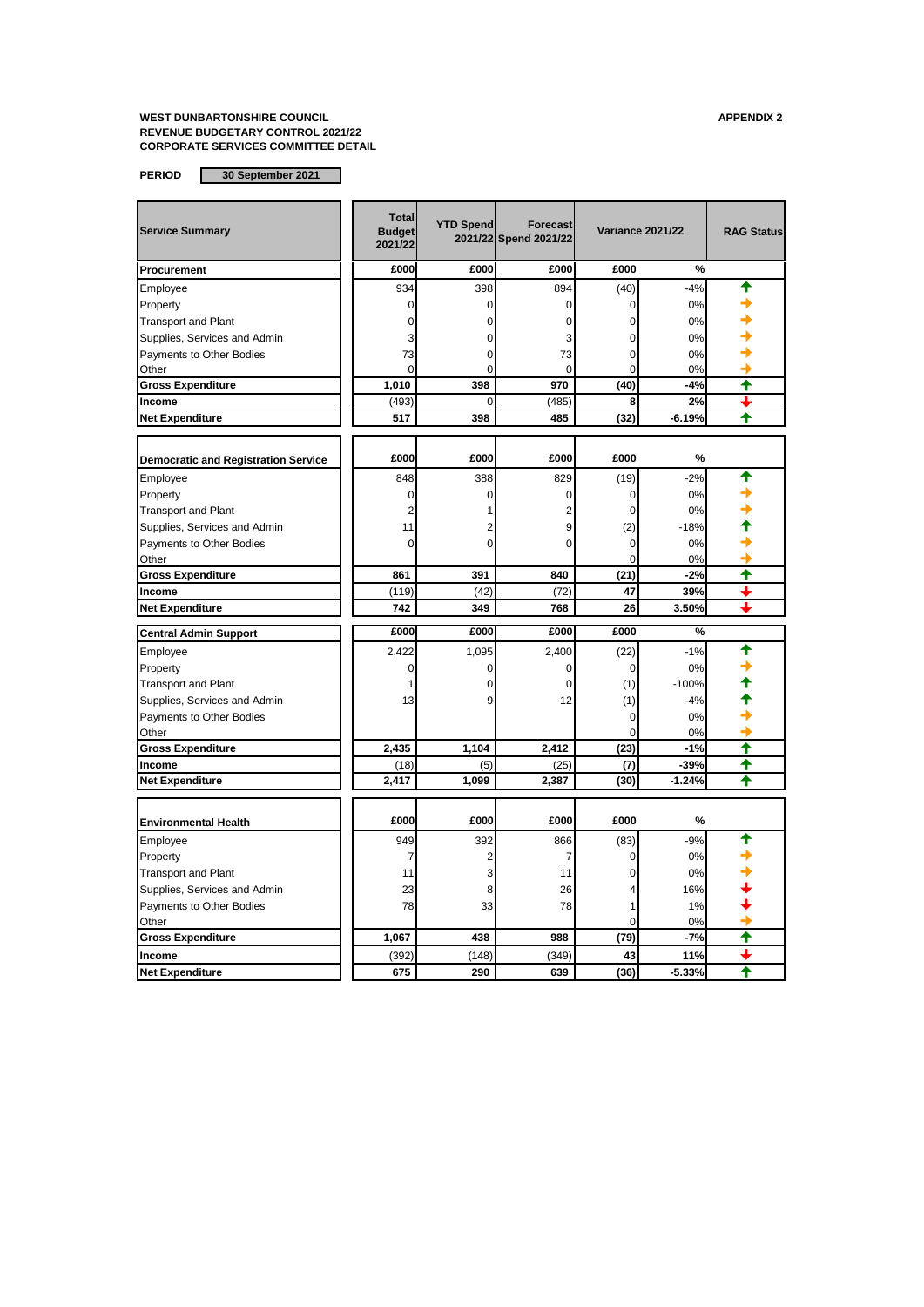| <b>Service Summary</b>                  | <b>Total</b><br><b>Budget</b><br>2021/22 | <b>YTD Spend</b> | <b>Forecast</b><br>2021/22 Spend 2021/22 | <b>Variance 2021/22</b> |          | <b>RAG Status</b> |
|-----------------------------------------|------------------------------------------|------------------|------------------------------------------|-------------------------|----------|-------------------|
| Licensing                               | £000                                     | £000             | £000                                     | £000                    | %        |                   |
| Employee                                | 276                                      | 135              | 287                                      | 11                      | 4%       |                   |
| Property                                |                                          |                  |                                          | 0                       | 0%       |                   |
| <b>Transport and Plant</b>              |                                          | 0                | 1                                        | 0                       | 0%       |                   |
| Supplies, Services and Admin            |                                          | 4                | 6                                        | (1)                     | $-14%$   |                   |
| Payments to Other Bodies                | 8                                        | 0                | 8                                        | 0                       | 0%       |                   |
| Other                                   |                                          |                  |                                          | 0                       | 0%       |                   |
| <b>Gross Expenditure</b>                | 292                                      | 139              | 302                                      | 10                      | 3%       | ┻                 |
| Income                                  | (220)                                    | (123)            | (225)                                    | (5)                     | $-2%$    | ↑                 |
| <b>Net Expenditure</b>                  | 72                                       | 16               | 77                                       | 5                       | 6.94%    | ┹                 |
| <b>Legal Services/Trading Standards</b> | £000                                     | £000             | £000                                     | £000                    | %        |                   |
| Employee                                | 1,094                                    | 487              | 1,057                                    | (37)                    | $-3%$    | ♠                 |
| Property                                |                                          |                  |                                          | 0                       | 0%       |                   |
| <b>Transport and Plant</b>              | 4                                        | 0                | 3                                        | (1)                     | $-25%$   |                   |
| Supplies, Services and Admin            | 18                                       | 7                | 18                                       | 0                       | 0%       |                   |
| Payments to Other Bodies                | $\overline{2}$                           | 0                | $\overline{2}$                           | $\Omega$                | 0%       |                   |
| Other                                   |                                          |                  |                                          | 0                       | 0%       |                   |
| <b>Gross Expenditure</b>                | 1,118                                    | 494              | 1,080                                    | (38)                    | $-3%$    | ↑                 |
| Income                                  | (151)                                    | (22)             | (165)                                    | (14)                    | $-9%$    | ✦                 |
| <b>Net Expenditure</b>                  | 967                                      | 472              | 915                                      | (52)                    | $-5.38%$ | ♠                 |
| Planning                                | £000                                     | £000             | £000                                     | £000                    | %        |                   |
| Employee                                | 1,165                                    | 539              | 1,130                                    | (35)                    | $-3%$    |                   |
| Property                                |                                          |                  |                                          | 0                       | 0%       |                   |
| <b>Transport and Plant</b>              | 5                                        | 1                | 1                                        | (4)                     | $-80%$   |                   |
| Supplies, Services and Admin            | 24                                       | 25               | 53                                       | 29                      | 121%     |                   |
| Payments to Other Bodies                | 130                                      | 15               | 130                                      | 0                       | 0%       |                   |
| Other                                   |                                          |                  |                                          | 0                       | 0%       |                   |
| <b>Gross Expenditure</b>                | 1,324                                    | 580              | 1,314                                    | (10)                    | $-1%$    | ✦                 |
| Income                                  | (872)                                    | (339)            | (720)                                    | 152                     | 17%      | ┻                 |
| <b>Net Expenditure</b>                  | 452                                      | 241              | 594                                      | 142                     | 31.42%   |                   |
|                                         |                                          |                  |                                          |                         |          |                   |
| <b>Transactional Services</b>           | £000                                     | £000             | £000                                     | £000                    | %        |                   |
| Employee                                | 760                                      | 361              | 782                                      | 22                      | 3%       |                   |
| Property                                |                                          |                  |                                          | 0                       | 0%       |                   |
| <b>Transport and Plant</b>              | 0                                        | 0                | $\mathbf 0$                              | 0                       | 0%       |                   |
| Supplies, Services and Admin            | 5                                        | $\overline{2}$   | 5                                        | 0                       | 0%       |                   |
| Payments to Other Bodies                |                                          |                  |                                          | 0                       | 0%       |                   |
| Other                                   |                                          |                  |                                          | Ō                       | 0%       |                   |
| <b>Gross Expenditure</b>                | 765                                      | 363              | 787                                      | 22                      | 3%       | ┻                 |
| Income                                  | (69)                                     | (15)             | (77)                                     | (8)                     | $-12%$   | ♠                 |
| <b>Net Expenditure</b>                  | 696                                      | 348              | 710                                      | 14                      | 2.01%    |                   |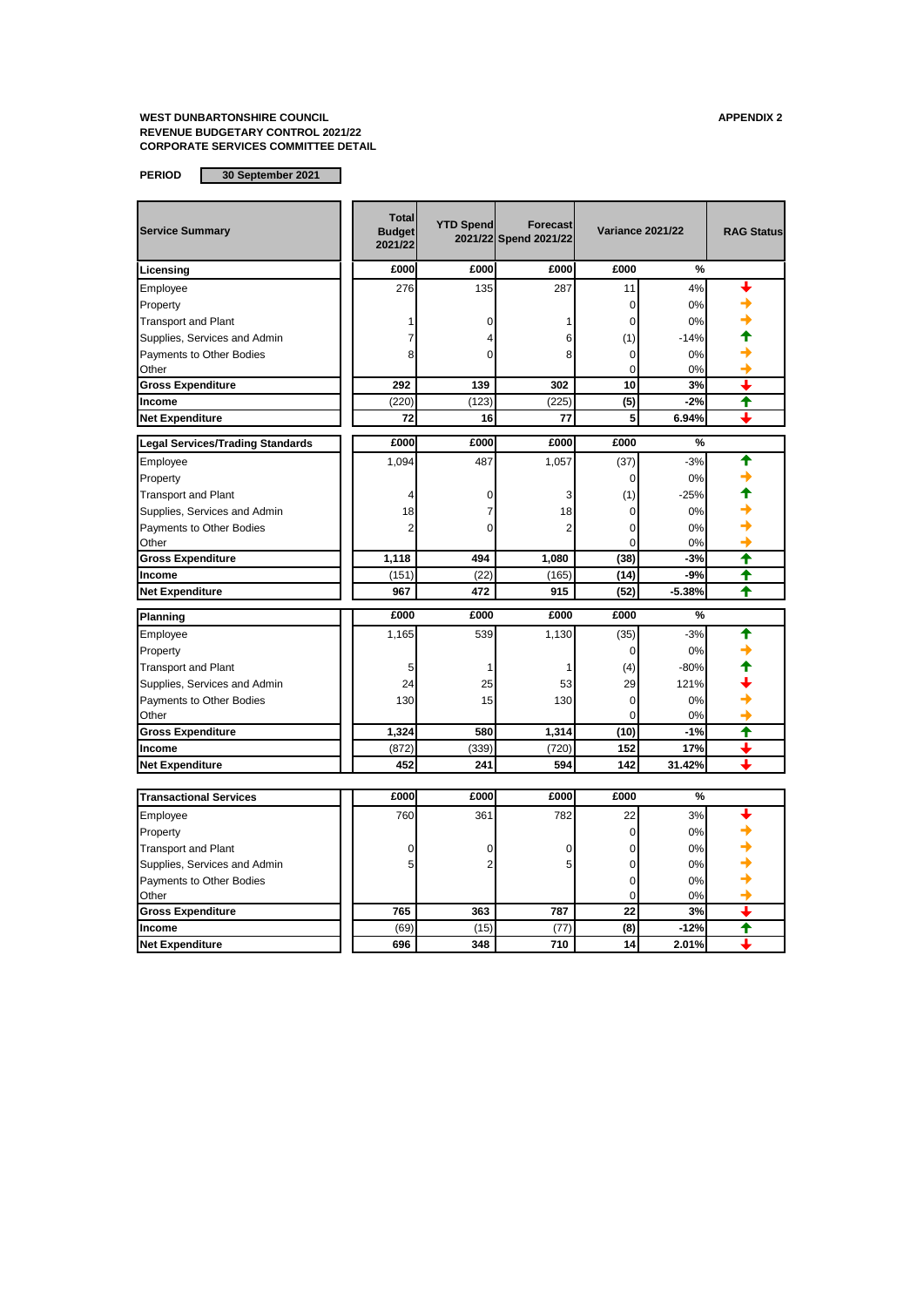| <b>Service Summary</b>                | <b>Total</b><br><b>Budget</b><br>2021/22 | <b>YTD Spend</b> | <b>Forecast</b><br>2021/22 Spend 2021/22 | <b>Variance 2021/22</b> |          | <b>RAG Status</b> |
|---------------------------------------|------------------------------------------|------------------|------------------------------------------|-------------------------|----------|-------------------|
| Human Resources (including risk)      | £000                                     | £000             | £000                                     | £000                    | %        |                   |
| Employee                              | 1,032                                    | 462              | 1,018                                    | (14)                    | $-1%$    |                   |
| Property                              | 0                                        | $\Omega$         |                                          | 0                       | 0%       |                   |
| <b>Transport and Plant</b>            | 2                                        |                  |                                          | (1)                     | $-50%$   |                   |
| Supplies, Services and Admin          |                                          | 3                |                                          | $\Omega$                | 0%       |                   |
| Payments to Other Bodies              | 261                                      | 78               | 261                                      | $\Omega$                | 0%       |                   |
| Other                                 |                                          |                  |                                          | 0                       | 0%       |                   |
| <b>Gross Expenditure</b>              | 1,299                                    | 544              | 1,284                                    | (15)                    | $-1%$    | ✦                 |
| Income                                | $\Omega$                                 | $\Omega$         |                                          | 0                       | 0%       |                   |
| <b>Net Expenditure</b>                | 1.299                                    | 544              | 1,284                                    | (15)                    | $-1.15%$ | ✦                 |
| <b>Information Services</b>           | £000                                     | £000             | £000                                     | £000                    | %        |                   |
| Employee                              | 2,073                                    | 998              | 2,077                                    | 4                       | 0%       |                   |
| Property                              |                                          |                  |                                          | 0                       | 0%       |                   |
| <b>Transport and Plant</b>            | 3                                        |                  |                                          | (1)                     | $-33%$   |                   |
| Supplies, Services and Admin          | 2,579                                    | 1,942            | 2,630                                    | 51                      | 2%       |                   |
| Payments to Other Bodies              | 19                                       |                  | 19                                       | $\Omega$                | 0%       |                   |
| Other                                 |                                          |                  |                                          | 0                       | 0%       |                   |
| <b>Gross Expenditure</b>              | 4,674                                    | 2,944            | 4,728                                    | 54                      | 1%       |                   |
| Income                                | (427)                                    | (81)             | (457)                                    | (30)                    | $-7%$    | ♠                 |
| <b>Net Expenditure</b>                | 4,247                                    | 2,863            | 4,271                                    | 24                      | 0.57%    |                   |
| <b>Change Support</b>                 | £000                                     | £000             | £000                                     | £000                    | %        |                   |
| Employee                              | 361                                      | 139              | 436                                      | 75                      | 21%      |                   |
| Property                              |                                          |                  |                                          | 0                       | 0%       |                   |
| <b>Transport and Plant</b>            | 1                                        | 0                | 0                                        | (1)                     | $-100%$  |                   |
| Supplies, Services and Admin          | ٢                                        | 0                |                                          | 1                       | 0%       |                   |
| Payments to Other Bodies              |                                          |                  |                                          | $\Omega$                | 0%       |                   |
| Other                                 |                                          |                  |                                          | 0                       | 0%       |                   |
| <b>Gross Expenditure</b>              | 362                                      | 139              | 437                                      | 75                      | 21%      |                   |
| Income                                | (52)                                     | (95)             | (125)                                    | (73)                    | $-140%$  | ↟                 |
| <b>Net Expenditure</b>                | 310                                      | 44               | 312                                      | $\overline{2}$          | 0.65%    |                   |
| <b>Communications &amp; Marketing</b> | £000                                     | £000             | £000                                     | £000                    | %        |                   |
| Employee                              | 326                                      | 165              | 328                                      | 2                       | 1%       |                   |
| Property                              | $\Omega$                                 | $\Omega$         | $\Omega$                                 | $\overline{0}$          | 0%       |                   |
| <b>Transport and Plant</b>            |                                          | 0                |                                          | 0                       | 0%       |                   |
| Supplies, Services and Admin          | 14                                       | 3                | 15                                       |                         | 7%       |                   |
| Payments to Other Bodies              | 0                                        | $\mathbf 0$      | 0                                        | 0                       | 0%       |                   |
| Other                                 | 0                                        | 0                | $\Omega$                                 | 0                       | 0%       |                   |
| <b>Gross Expenditure</b>              | 341                                      | 168              | 344                                      | 3                       | 1%       | J                 |
| Income                                | (22)                                     | (21)             | (22)                                     | 0                       | 0%       | →                 |
| <b>Net Expenditure</b>                | 319                                      | 147              | 322                                      | 3                       | 0.94%    | ┻                 |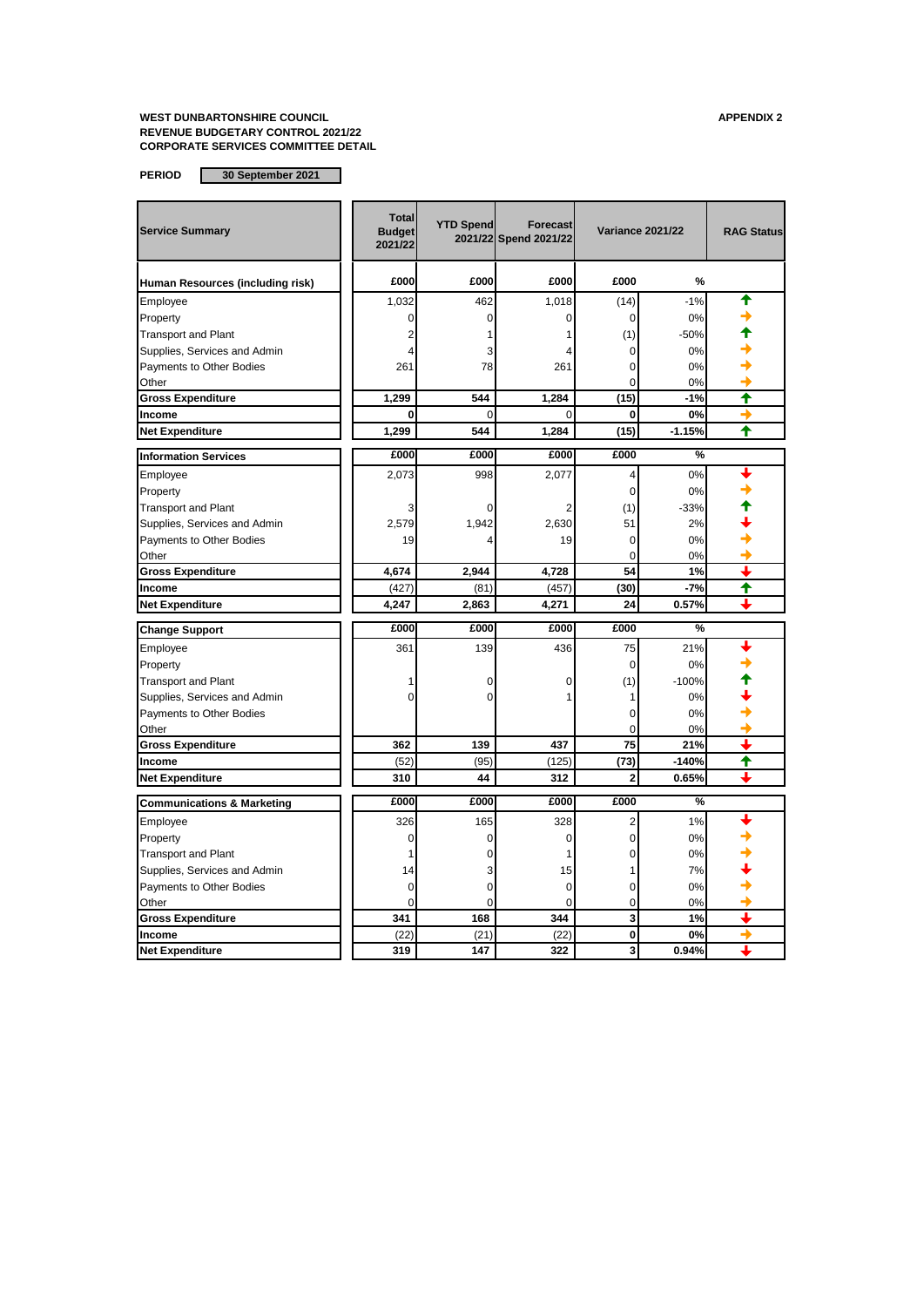| <b>Service Summary</b>           | <b>Total</b><br><b>Budget</b><br>2021/22 | <b>YTD Spend</b> | <b>Forecast</b><br>2021/22 Spend 2021/22 | <b>Variance 2021/22</b> |                 | <b>RAG Status</b> |
|----------------------------------|------------------------------------------|------------------|------------------------------------------|-------------------------|-----------------|-------------------|
| <b>Citizen Services</b>          | £000                                     | £000             | £000                                     | £000                    | $\%$            |                   |
| Employee                         | 1,245                                    | 571              | 1,256                                    | 11                      | 1%              |                   |
| Property                         | O                                        | 0                | 0                                        | $\mathbf 0$             | 0%              |                   |
| <b>Transport and Plant</b>       |                                          | $\Omega$         | 1                                        | $\mathbf 0$             | 0%              |                   |
| Supplies, Services and Admin     | 21                                       | 12               | 21                                       | 0                       | 0%              |                   |
| Payments to Other Bodies         | 0                                        | 0                | 0                                        | (0)                     | $-100%$         |                   |
| Other                            | O                                        | $\Omega$         | O                                        | $\mathbf 0$             | 0%              |                   |
| <b>Gross Expenditure</b>         | 1,267                                    | 583              | 1,278                                    | 11                      | 1%              | L                 |
| Income                           | 0                                        | (24)             | (24)                                     | (24)                    | 0%              | ₳                 |
| <b>Net Expenditure</b>           | 1,267                                    | 559              | 1,254                                    | (13)                    | $-1.04%$        | ✦                 |
|                                  | £000                                     | £000             | £000                                     | £000                    | %               |                   |
| Performance & Strategy           |                                          |                  |                                          |                         |                 |                   |
| Employee                         | 303                                      | 112              | 290                                      | (13)                    | $-4%$           |                   |
| Property                         | $\Omega$                                 | $\Omega$         | $\Omega$                                 | 0                       | 0%              |                   |
| <b>Transport and Plant</b>       |                                          | $\Omega$         |                                          | 0                       | 0%              |                   |
| Supplies, Services and Admin     | 3                                        | 0                | 3                                        | $\mathbf 0$             | 0%              |                   |
| Payments to Other Bodies         | 21                                       | 4                | 21                                       | $\overline{0}$          | 0%              |                   |
| Other                            | $\Omega$                                 | $\Omega$         | $\Omega$                                 | $\Omega$                | 0%              |                   |
| <b>Gross Expenditure</b>         | 328                                      | 116              | 315                                      | (13)                    | -4%             | ✦<br>L            |
| Income<br><b>Net Expenditure</b> | (32)<br>296                              | (23)<br>93       | (23)<br>292                              | 9<br>(4)                | 28%<br>$-1.35%$ |                   |
|                                  |                                          |                  |                                          |                         |                 |                   |
| <b>Clydebank Town Hall</b>       | £000                                     | £000             | £000                                     | £000                    | $\%$            |                   |
| Employee                         | 390                                      | 78               | 172                                      | (218)                   | $-56%$          |                   |
| Property                         | 196                                      | 20               | 167                                      | (29)                    | $-15%$          |                   |
| <b>Transport and Plant</b>       | 0                                        | 0                | 0                                        | 0                       | 0%              |                   |
| Supplies, Services and Admin     | 48                                       | 3                | 18                                       | (30)                    | $-63%$          |                   |
| Payments to Other Bodies         | $\mathbf 0$                              | 0                | $\mathbf 0$                              | $\mathbf 0$             | 0%              |                   |
| Other                            | $\Omega$                                 | $\mathbf 0$      | $\Omega$                                 | $\Omega$                | 0%              |                   |
| <b>Gross Expenditure</b>         | 634                                      | 101              | 357                                      | (277)                   | $-44%$          | ↑                 |
| Income                           | (300)                                    | 0                | (20)                                     | 280                     | 93%             |                   |
| <b>Net Expenditure</b>           | 334                                      | 101              | 337                                      | 3                       | 0.90%           | ┸                 |
| <b>Office Accomodation</b>       | £000                                     | £000             | £000                                     | £000                    | %               |                   |
| Employee                         | 138                                      | 50               | 127                                      | (11)                    | $-8%$           |                   |
| Property                         | 1,379                                    | 254              | 1,322                                    | (57)                    | $-4%$           |                   |
| <b>Transport and Plant</b>       | 1                                        | 0                | 1                                        | 0                       | 0%              |                   |
| Supplies, Services and Admin     | 62                                       | 14               | 44                                       | (18)                    | $-29%$          |                   |
| Payments to Other Bodies         | 20                                       | 3                | 23                                       | 3                       | 15%             |                   |
| Other                            | 0                                        | 0                | 0                                        | $\Omega$                | 0%              |                   |
| <b>Gross Expenditure</b>         | 1,600                                    | 321              | 1,517                                    | (83)                    | $-5%$           | ╇                 |
| Income                           | (100)                                    | 0                | (100)                                    | $\bf{0}$                | 0%              |                   |
| <b>Net Expenditure</b>           | 1,500                                    | 321              | 1.417                                    | (83)                    | $-5.53%$        | ♠                 |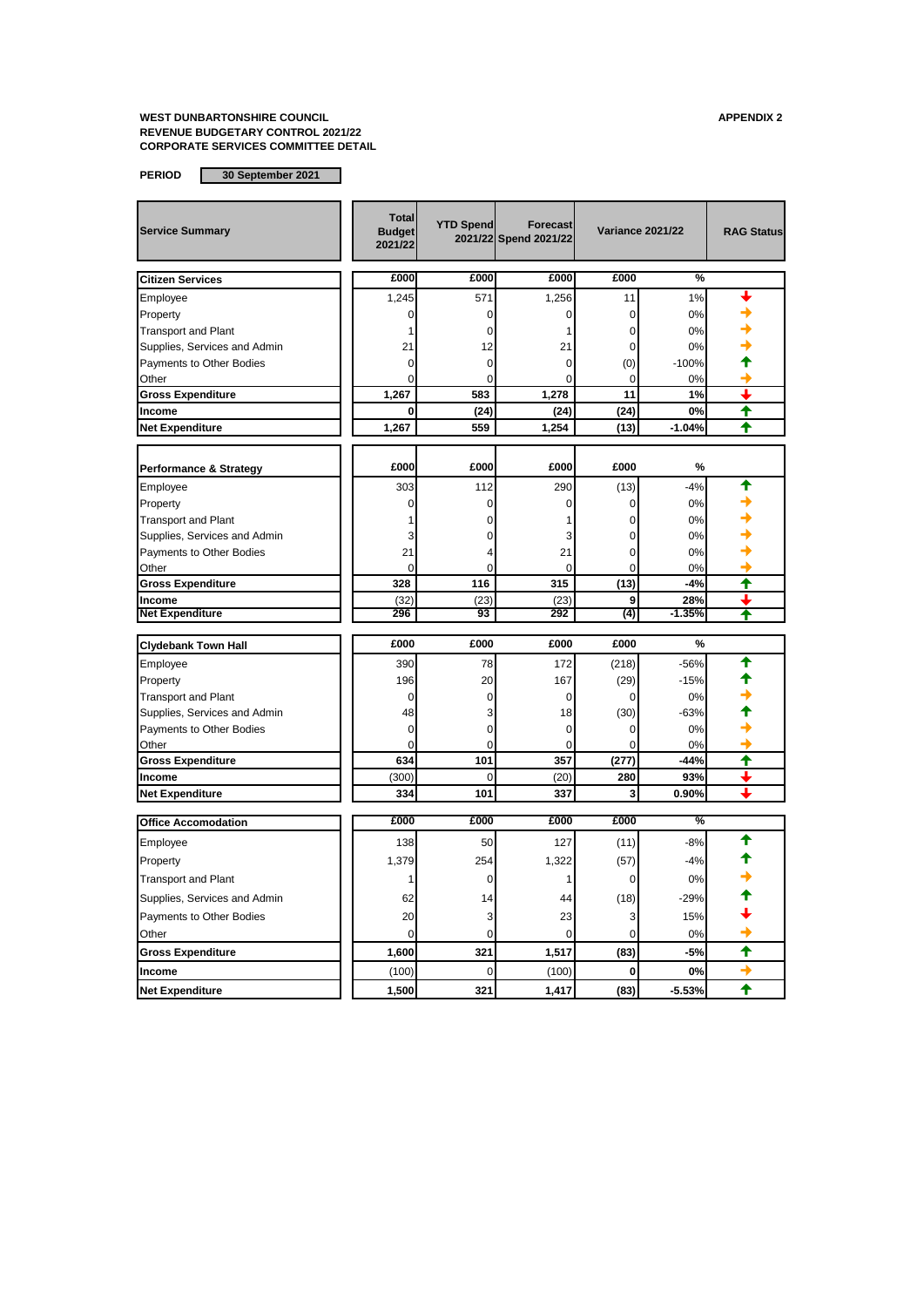| <b>Service Summary</b>       | <b>Total</b><br><b>Budget</b><br>2021/22 | <b>YTD Spend</b> | <b>Forecast</b><br>2021/22 Spend 2021/22 |                         | <b>Variance 2021/22</b> | <b>RAG Status</b>    |
|------------------------------|------------------------------------------|------------------|------------------------------------------|-------------------------|-------------------------|----------------------|
| Libraries                    | £000                                     | £000             | £000                                     | £000                    | %                       |                      |
| Employee                     | 1,289                                    | 570              | 1,272                                    | (17)                    | $-1%$                   | ↑                    |
| Property                     | 251                                      | 27               | 251                                      | 0                       | 0%                      |                      |
| <b>Transport and Plant</b>   | 16                                       | 3                | 13                                       | (3)                     | $-19%$                  |                      |
| Supplies, Services and Admin | 249                                      | 111              | 257                                      | 8                       | 3%                      |                      |
| Payments to Other Bodies     | 0                                        | 0                | 0                                        | 0                       | 0%                      |                      |
| Other                        | $\Omega$                                 | 0                | 0                                        | $\Omega$                | 0%                      |                      |
| <b>Gross Expenditure</b>     | 1,805                                    | 711              | 1,793                                    | (12)                    | $-1%$                   | ✦                    |
| Income                       | (44)                                     | (3)              | (5)                                      | 39                      | 89%                     |                      |
| <b>Net Expenditure</b>       | 1,761                                    | 708              | 1,788                                    | 27                      | 1.53%                   |                      |
| <b>Arts and Heritage</b>     | £000                                     | £000             | £000                                     | £000                    | %                       |                      |
| Employee                     | 359                                      | 142              | 336                                      | (23)                    | -6%                     | ✦                    |
| Property                     | 3                                        | 0                | 3                                        | 0                       | 0%                      |                      |
| <b>Transport and Plant</b>   | 0                                        | 0                | 0                                        | 0                       | 0%                      |                      |
| Supplies, Services and Admin | 33                                       | 10               | 31                                       | (2)                     | -6%                     |                      |
| Payments to Other Bodies     | 43                                       | 3                | 43                                       | 0                       | 0%                      |                      |
| Other                        | $\mathbf 0$                              | 0                | 0                                        | 0                       | 0%                      |                      |
| <b>Gross Expenditure</b>     | 438                                      | 155              | 413                                      | (25)                    | -6%                     | ✦                    |
| Income                       | (55)                                     | (11)             | (64)                                     | (9)                     | -16%                    | ✦                    |
| <b>Net Expenditure</b>       | 383                                      | 144              | 349                                      | (34)                    | $-8.88%$                | ✦                    |
| <b>Catering Services</b>     | £000                                     | £000             | £000                                     | £000                    | %                       |                      |
| Employee                     | 3,277                                    | 1,467            | 3,271                                    | (6)                     | 0%                      |                      |
| Property                     | 69                                       | 15               | 69                                       | 0                       | 0%                      |                      |
| <b>Transport and Plant</b>   | 109                                      | 17               | 109                                      | (0)                     | 0%                      |                      |
| Supplies, Services and Admin | 1,761                                    | 378              | 1,763                                    | 1                       | 0%                      |                      |
| Payments to Other Bodies     | 29                                       | 12               | 29                                       | 0                       | 0%                      |                      |
| Other                        | 0                                        | 0                | 0                                        | 0                       | 0%                      |                      |
| <b>Gross Expenditure</b>     | 5,245                                    | 1,888            | 5,240                                    | (5)                     | 0%                      | $\ddot{\textbf{t}}$  |
| Income                       | (1, 309)                                 | (54)             | (1, 309)                                 | 0                       | 0%                      | →                    |
| <b>Net Expenditure</b>       | 3,936                                    | 1,834            | 3,931                                    | (5)                     | $-0.13%$                | ✦                    |
| <b>Building Cleaning</b>     | £000                                     | £000             | £000                                     | £000                    | %                       |                      |
| Employee                     | 1,741                                    | 883              | 1,626                                    | (115)                   | $-7%$                   | ↑                    |
| Property                     | 164                                      | 49               | 164                                      | $\mathbf 0$             | $0\%$                   |                      |
| <b>Transport and Plant</b>   | $\overline{c}$                           | 1                | 1                                        | (0)                     | $-29%$                  |                      |
| Supplies, Services and Admin | 20                                       | 14               | 23                                       | 3                       | 16%                     |                      |
| Payments to Other Bodies     | 0                                        | 0                | 0                                        | 0                       | 0%                      |                      |
| Other                        | 0                                        | 0                | 0                                        | 0                       | 0%                      |                      |
| <b>Gross Expenditure</b>     | 1,927                                    | 947              | 1,815                                    | (112)                   | -6%                     | $\ddot{\phantom{1}}$ |
| Income                       | (278)                                    | (40)             | (276)                                    | $\overline{\mathbf{2}}$ | 1%                      | $\ddot{\phantom{0}}$ |
| <b>Net Expenditure</b>       | 1,649                                    | 906              | 1,539                                    | (110)                   | $-6.66%$                | $\ddagger$           |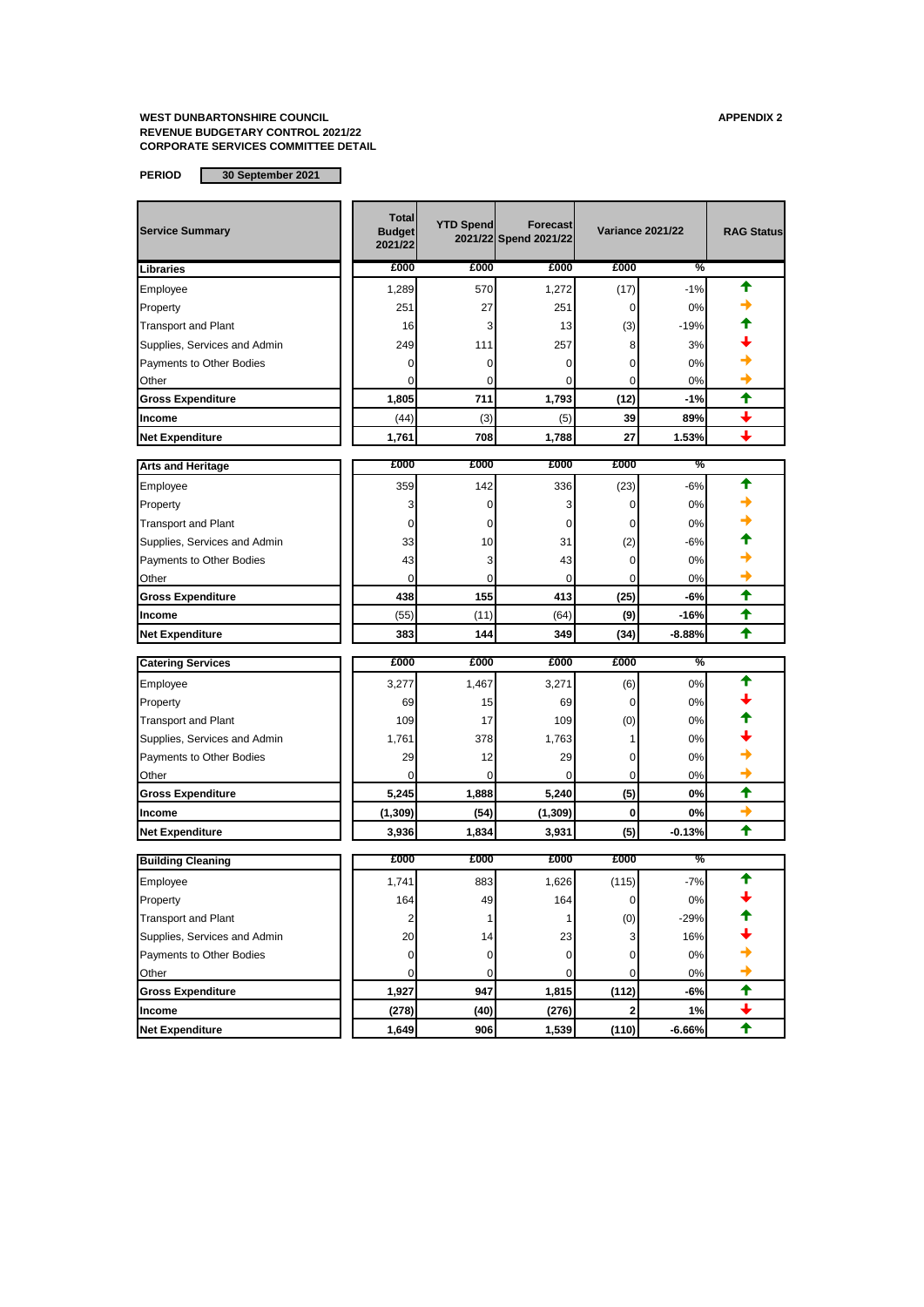| <b>Service Summary</b>       | <b>Total</b><br><b>Budget</b><br>2021/22 | <b>YTD Spend</b> | <b>Forecast</b><br>2021/22 Spend 2021/22 | <b>Variance 2021/22</b> |          | <b>RAG Status</b>        |
|------------------------------|------------------------------------------|------------------|------------------------------------------|-------------------------|----------|--------------------------|
| <b>Building Cleaning PPP</b> | £000                                     | £000             | £000                                     | £000                    | %        |                          |
| Employee                     | 669                                      | 293              | 664                                      | (4)                     | $-1%$    |                          |
| Property                     | 42                                       | 11               | 42                                       | 0                       | 0%       |                          |
| <b>Transport and Plant</b>   | 0                                        | 0                | $\Omega$                                 | 0                       | 0%       |                          |
| Supplies, Services and Admin | 12                                       |                  | 12                                       | (0)                     | 0%       |                          |
| Payments to Other Bodies     | 0                                        | 0                | 0                                        | 0                       | 0%       |                          |
| Other                        | 0                                        | 0                | 0                                        | 0                       | 0%       |                          |
| <b>Gross Expenditure</b>     | 722                                      | 305              | 718                                      | (4)                     | -1%      | ✦                        |
| Income                       | (1,035)                                  | (518)            | (1,035)                                  | $\bf{0}$                | 0%       | →                        |
| <b>Net Expenditure</b>       | (313)                                    | (212)            | (317)                                    | (4)                     | 1.34%    | ♠                        |
| <b>Facilities Assistants</b> | £000                                     | £000             | £000                                     | £000                    | %        |                          |
| Employee                     | 2,004                                    | 868              | 1,980                                    | (24)                    | $-1%$    |                          |
| Property                     | 27                                       | 16               | 33                                       | 6                       | 22%      |                          |
| <b>Transport and Plant</b>   | 1                                        | 0                | 0                                        | (1)                     | $-97%$   |                          |
| Supplies, Services and Admin | 13                                       | 0                | 13                                       | 0                       | 1%       |                          |
| Payments to Other Bodies     | 0                                        | 0                | 0                                        | 0                       | 0%       |                          |
| Other                        | 0                                        | 0                | $\Omega$                                 | $\Omega$                | 0%       |                          |
| <b>Gross Expenditure</b>     | 2,046                                    | 884              | 2,027                                    | (19)                    | $-1%$    | $\ddot{\textbf{t}}$      |
| Income                       | (69)                                     | (62)             | (85)                                     | (16)                    | $-23%$   | ✦                        |
| <b>Net Expenditure</b>       | 1,977                                    | 822              | 1,942                                    | (35)                    | $-1.77%$ | ↑                        |
| <b>Facilities Management</b> | £000                                     | £000             | £000                                     | £000                    | %        |                          |
| Employee                     | 374                                      | 165              | 381                                      | 7                       | 2%       |                          |
| Property                     | 0                                        | 0                | 0                                        | 0                       | 0%       |                          |
| <b>Transport and Plant</b>   |                                          | 0                |                                          | 0                       | 0%       |                          |
| Supplies, Services and Admin | 3                                        | 0                | 3                                        | 0                       | 3%       |                          |
| Payments to Other Bodies     | 0                                        | 0                | 0                                        | 0                       | 0%       |                          |
| Other                        | $\Omega$                                 | 0                | 0                                        | 0                       | 0%       |                          |
| <b>Gross Expenditure</b>     | 378                                      | 166              | 385                                      | 7                       | 2%       | ı                        |
| Income                       | (20)                                     | (21)             | (21)                                     | (1)                     | $-4%$    | ✦                        |
| <b>Net Expenditure</b>       | 358                                      | 145              | 365                                      | 7                       | 1.83%    |                          |
| Leisure Management           | £000                                     | £000             | £000                                     | £000                    | %        |                          |
| Employee                     | 0                                        | 0                | $\Omega$                                 | 0                       | 0%       |                          |
| Property                     | 0                                        | 0                | 0                                        | 0                       | 0%       |                          |
| <b>Transport and Plant</b>   | 0                                        | 0                | $\mathbf{0}$                             | $\overline{0}$          | $0\%$    |                          |
| Supplies, Services and Admin | 0                                        | 0                | 0                                        | 0                       | 0%       |                          |
| Payments to Other Bodies     | 4,144                                    | 2,746            | 4,145                                    | 1                       | 0%       |                          |
| Other                        | 0                                        | 0                | $\mathbf 0$                              | 0                       | $0\%$    | →                        |
| <b>Gross Expenditure</b>     | 4,144                                    | 2,746            | 4,145                                    | 1                       | 0%       | $\overline{\phantom{0}}$ |
| Income                       | (733)                                    | (48)             | (733)                                    | 0                       | 0%       | $\rightarrow$            |
| <b>Net Expenditure</b>       | 3,410                                    | 2,698            | 3,411                                    | 1                       | 0.03%    | $\ddot{\phantom{1}}$     |